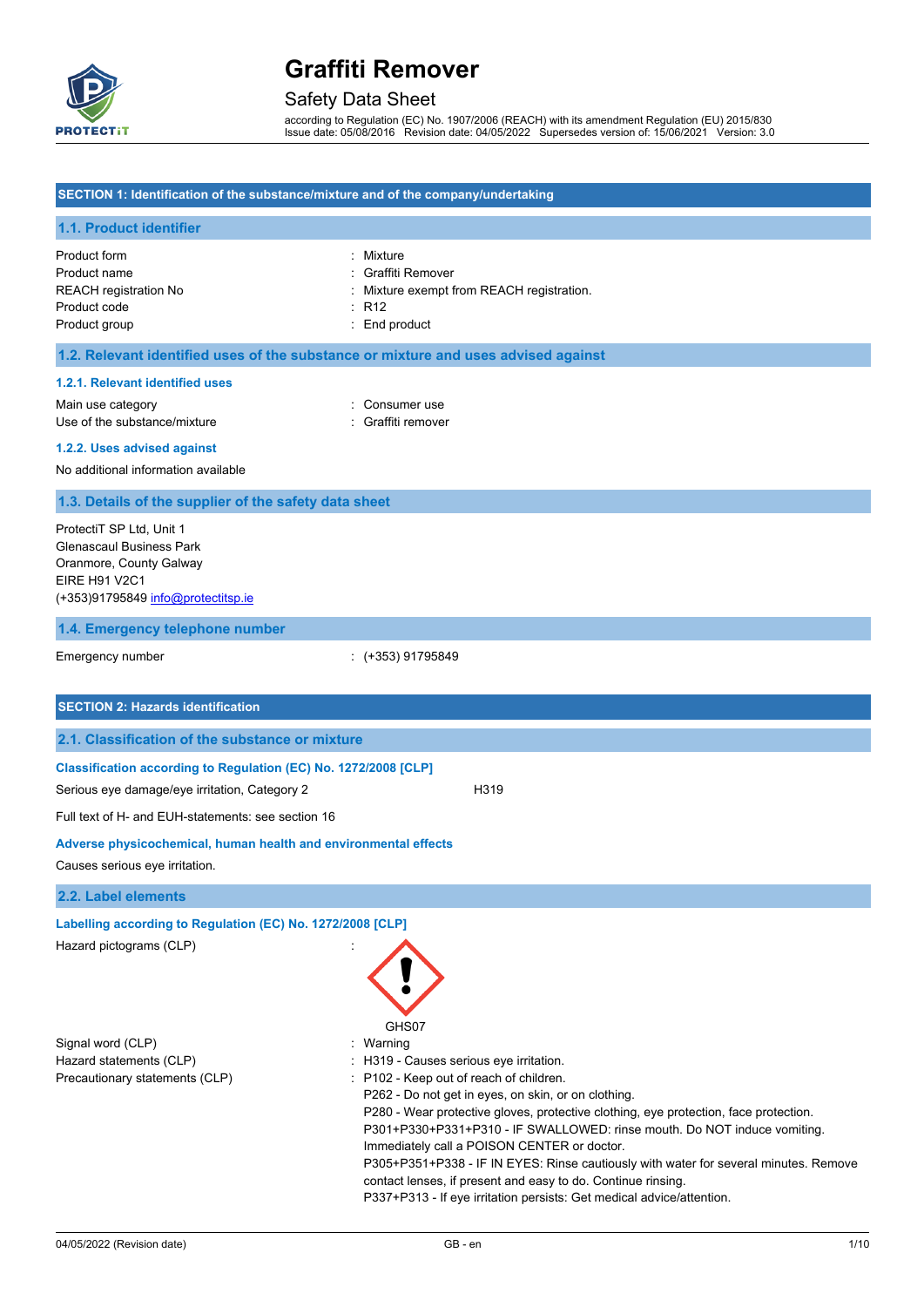# Safety Data Sheet

according to Regulation (EC) No. 1907/2006 (REACH) with its amendment Regulation (EU) 2015/830

P302+P352 - IF ON SKIN: Wash with plenty of soap and water. P332+P313 - If skin irritation occurs: Get medical advice/attention. P308+P313 - IF exposed or concerned: Get medical advice/attention. P405 - Store locked up. P501 - Dispose of contents and container to hazardous or special waste collection point, in accordance with local, regional, national and/or international regulation.

## **2.3. Other hazards**

Contains no PBT/vPvB substances ≥ 0.1% assessed in accordance with REACH Annex XIII

#### **SECTION 3: Composition/information on ingredients**

### **3.1. Substances**

### Not applicable

#### **3.2. Mixtures**

| <b>Name</b>                                                                         | <b>Product identifier</b>                                                                              | $\frac{9}{6}$ | <b>Classification according to</b><br><b>Regulation (EC) No. 1272/2008</b><br><b>[CLP]</b> |
|-------------------------------------------------------------------------------------|--------------------------------------------------------------------------------------------------------|---------------|--------------------------------------------------------------------------------------------|
| DIPROPYLENGLYCOL METHYLETHER<br>substance with a Community workplace exposure limit | CAS-No.: 34590-94-8<br>EC-No.: 252-104-2<br>REACH-no: 01-2119450011-<br>60                             | $30 - 45$     | Not classified                                                                             |
| <b>BENZYL ALCOHOL</b>                                                               | CAS-No.: 100-51-6<br>EC-No.: 202-859-9<br>EC Index-No.: 603-057-00-5<br>REACH-no: 01-2119492630-<br>38 | $14 - 20$     | Acute Tox. 4 (Oral), H302<br>Acute Tox. 4 (Inhalation), H332<br>Eye Irrit. 2, H319         |

Full text of H- and EUH-statements: see section 16

## **SECTION 4: First aid measures**

| 4.1. Description of first aid measures                           |                                                                                                                                                                                     |
|------------------------------------------------------------------|-------------------------------------------------------------------------------------------------------------------------------------------------------------------------------------|
| First-aid measures general                                       | : Get medical advice/attention if you feel unwell.                                                                                                                                  |
| First-aid measures after inhalation                              | : Remove person to fresh air and keep comfortable for breathing.                                                                                                                    |
| First-aid measures after skin contact                            | : Wash skin with plenty of water.                                                                                                                                                   |
| First-aid measures after eye contact                             | : Rinse cautiously with water for several minutes. Remove contact lenses, if present and easy<br>to do. Continue rinsing. If eye irritation persists: Get medical advice/attention. |
| First-aid measures after ingestion                               | : Call a poison center or a doctor if you feel unwell.                                                                                                                              |
| 4.2. Most important symptoms and effects, both acute and delayed |                                                                                                                                                                                     |
| Symptoms/effects after inhalation                                | : May cause allergy or asthma symptoms or breathing difficulties if inhaled.                                                                                                        |
| Symptoms/effects after skin contact                              | : May cause an allergic skin reaction.                                                                                                                                              |
| Symptoms/effects after eye contact                               | : Eye irritation. redness, itching, tears. stinging.                                                                                                                                |
| Symptoms/effects after ingestion                                 | : May cause irritation to the digestive tract. Abdominal pain, nausea.                                                                                                              |

**4.3. Indication of any immediate medical attention and special treatment needed**

Treat symptomatically.

| <b>SECTION 5: Firefighting measures</b> |                                                                                                               |
|-----------------------------------------|---------------------------------------------------------------------------------------------------------------|
| 5.1. Extinguishing media                |                                                                                                               |
| Suitable extinguishing media            | : Water spray. Dry powder. Foam. Carbon dioxide. Use extinguishing media appropriate for<br>surrounding fire. |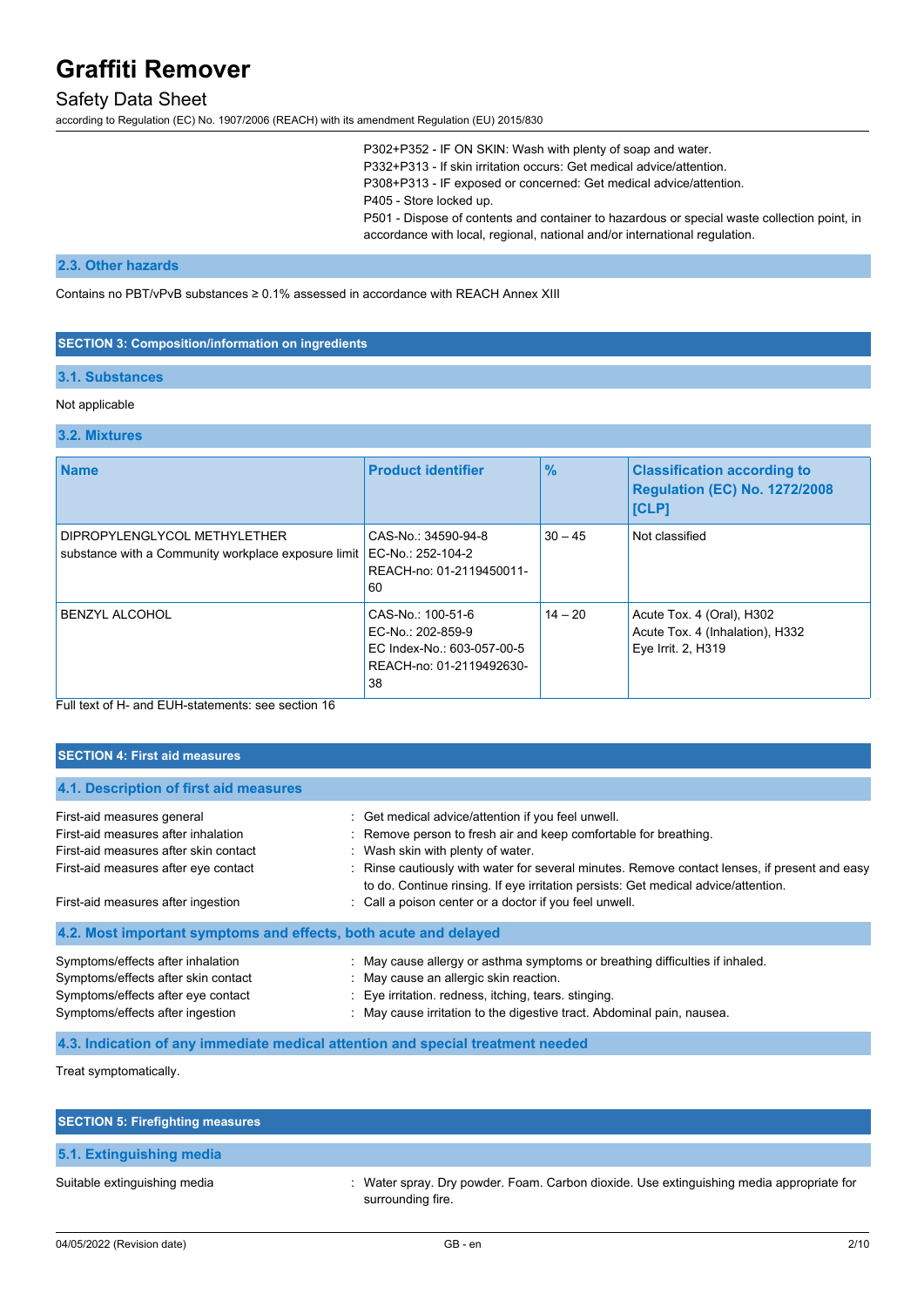# Safety Data Sheet

according to Regulation (EC) No. 1907/2006 (REACH) with its amendment Regulation (EU) 2015/830

| 5.2. Special hazards arising from the substance or mixture |                                                                                                                                             |  |
|------------------------------------------------------------|---------------------------------------------------------------------------------------------------------------------------------------------|--|
| Hazardous decomposition products in case of fire           | : Toxic fumes may be released.                                                                                                              |  |
| 5.3. Advice for firefighters                               |                                                                                                                                             |  |
| Protection during firefighting                             | : Do not attempt to take action without suitable protective equipment. Self-contained<br>breathing apparatus. Complete protective clothing. |  |

| <b>SECTION 6: Accidental release measures</b>                            |                                                                                                                                                                |  |
|--------------------------------------------------------------------------|----------------------------------------------------------------------------------------------------------------------------------------------------------------|--|
| 6.1. Personal precautions, protective equipment and emergency procedures |                                                                                                                                                                |  |
| 6.1.1. For non-emergency personnel                                       |                                                                                                                                                                |  |
| <b>Emergency procedures</b>                                              | : Ventilate spillage area. Avoid contact with skin and eyes.                                                                                                   |  |
| 6.1.2. For emergency responders                                          |                                                                                                                                                                |  |
| Protective equipment                                                     | : Do not attempt to take action without suitable protective equipment. For further information<br>refer to section 8: "Exposure controls/personal protection". |  |
| <b>6.2. Environmental precautions</b>                                    |                                                                                                                                                                |  |

Avoid release to the environment.

| 6.3. Methods and material for containment and cleaning up       |                                                                                                                                                                     |  |
|-----------------------------------------------------------------|---------------------------------------------------------------------------------------------------------------------------------------------------------------------|--|
| For containment<br>Methods for cleaning up<br>Other information | : Absorb spilled material with sand or earth.<br>: Take up liquid spill into absorbent material.<br>: Dispose of materials or solid residues at an authorized site. |  |
| 6.4. Reference to other sections                                |                                                                                                                                                                     |  |

For further information refer to section 13.

| <b>SECTION 7: Handling and storage</b>                            |                                                                                                                                                                                                                                   |  |
|-------------------------------------------------------------------|-----------------------------------------------------------------------------------------------------------------------------------------------------------------------------------------------------------------------------------|--|
| 7.1. Precautions for safe handling                                |                                                                                                                                                                                                                                   |  |
| Precautions for safe handling<br>Hygiene measures                 | : Ensure good ventilation of the work station. Avoid contact with skin and eyes. Wear<br>personal protective equipment.<br>: Do not eat, drink or smoke when using this product. Always wash hands after handling the<br>product. |  |
| 7.2. Conditions for safe storage, including any incompatibilities |                                                                                                                                                                                                                                   |  |
| Storage conditions<br>Storage area<br>Special rules on packaging  | : Store in a well-ventilated place. Keep cool. Keep container tightly closed.<br>: Store in a well-ventilated place.<br>: Keep only in original container.                                                                        |  |

**7.3. Specific end use(s)**

No additional information available

| <b>SECTION 8: Exposure controls/personal protection</b>          |  |  |
|------------------------------------------------------------------|--|--|
| 8.1. Control parameters                                          |  |  |
| 8.1.1 National occupational exposure and biological limit values |  |  |
| DIPROPYLENGLYCOL METHYLETHER (34590-94-8)                        |  |  |
| <b>EU - Indicative Occupational Exposure Limit (IOEL)</b>        |  |  |
| (2-Methoxymethylethoxy)-propanol                                 |  |  |
| 50 ppm                                                           |  |  |
|                                                                  |  |  |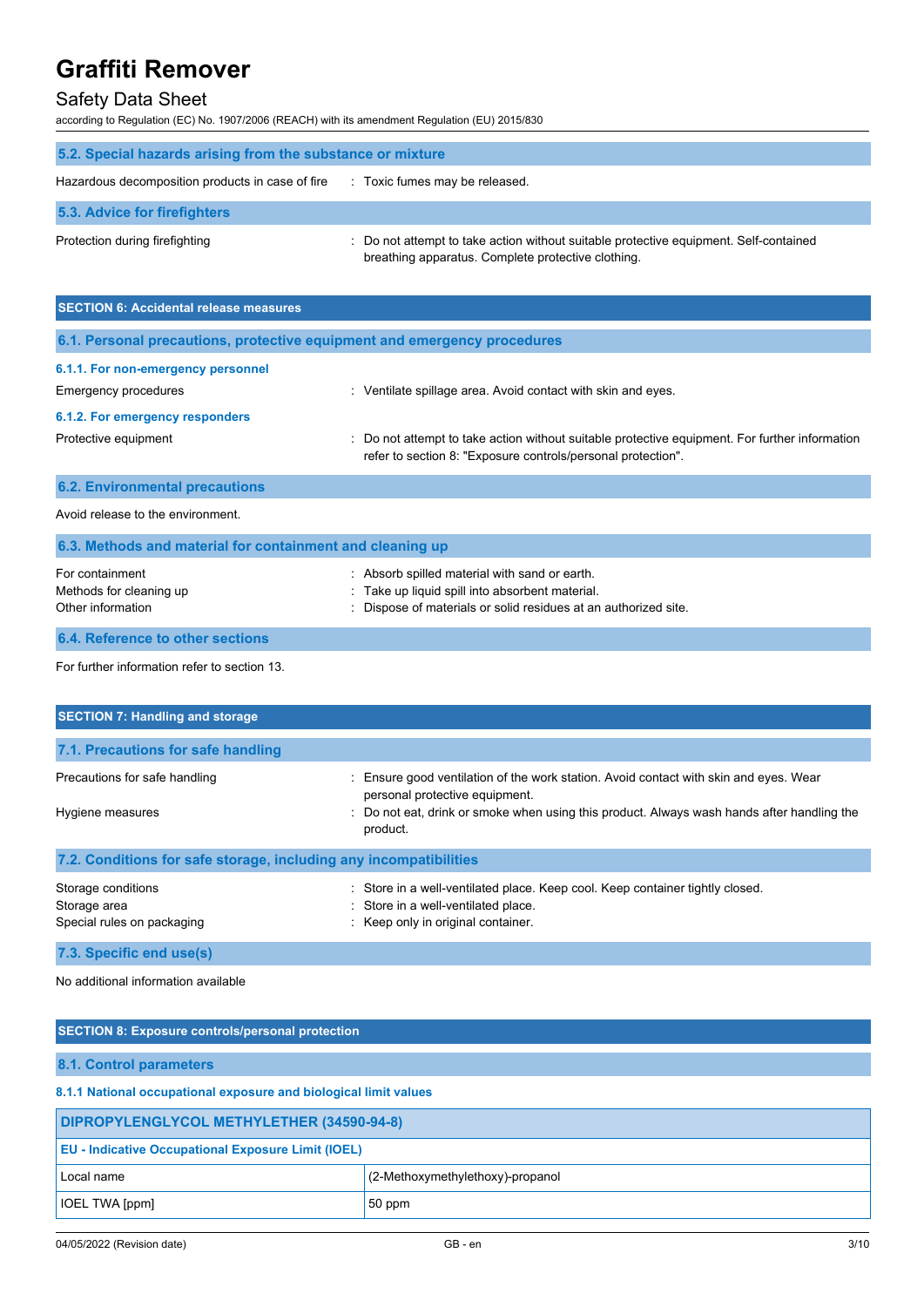# Safety Data Sheet

according to Regulation (EC) No. 1907/2006 (REACH) with its amendment Regulation (EU) 2015/830

| DIPROPYLENGLYCOL METHYLETHER (34590-94-8)            |                                                                                                                                                                |  |
|------------------------------------------------------|----------------------------------------------------------------------------------------------------------------------------------------------------------------|--|
| Remark                                               | <b>Skin</b>                                                                                                                                                    |  |
| Regulatory reference                                 | COMMISSION DIRECTIVE 2000/39/EC                                                                                                                                |  |
| <b>United Kingdom - Occupational Exposure Limits</b> |                                                                                                                                                                |  |
| Local name                                           | (2-methoxymethylethoxy) propanol                                                                                                                               |  |
| WEL TWA (OEL TWA) [1]                                | 308 mg/ $m3$                                                                                                                                                   |  |
| WEL TWA (OEL TWA) [2]                                | 50 ppm                                                                                                                                                         |  |
| Remark                                               | Sk (Can be absorbed through the skin. The assigned substances are those for which there<br>are concerns that dermal absorption will lead to systemic toxicity) |  |
| Regulatory reference                                 | EH40/2005 (Fourth edition, 2020). HSE                                                                                                                          |  |

### **8.1.2. Recommended monitoring procedures**

No additional information available

### **8.1.3. Air contaminants formed**

No additional information available

### **8.1.4. DNEL and PNEC**

No additional information available

#### **8.1.5. Control banding**

No additional information available

**8.2. Exposure controls**

### **8.2.1. Appropriate engineering controls**

### **Appropriate engineering controls:**

Ensure good ventilation of the work station.

#### **8.2.2. Personal protection equipment**

## **Personal protective equipment symbol(s):**



#### **8.2.2.1. Eye and face protection**

**Eye protection:** Safety glasses

#### **8.2.2.2. Skin protection**

**Skin and body protection:** Wear suitable protective clothing

**Hand protection:** Protective gloves

#### **8.2.2.3. Respiratory protection**

### **Respiratory protection:**

In case of insufficient ventilation, wear suitable respiratory equipment

#### **8.2.2.4. Thermal hazards**

No additional information available

#### **8.2.3. Environmental exposure controls**

**Environmental exposure controls:** Avoid release to the environment.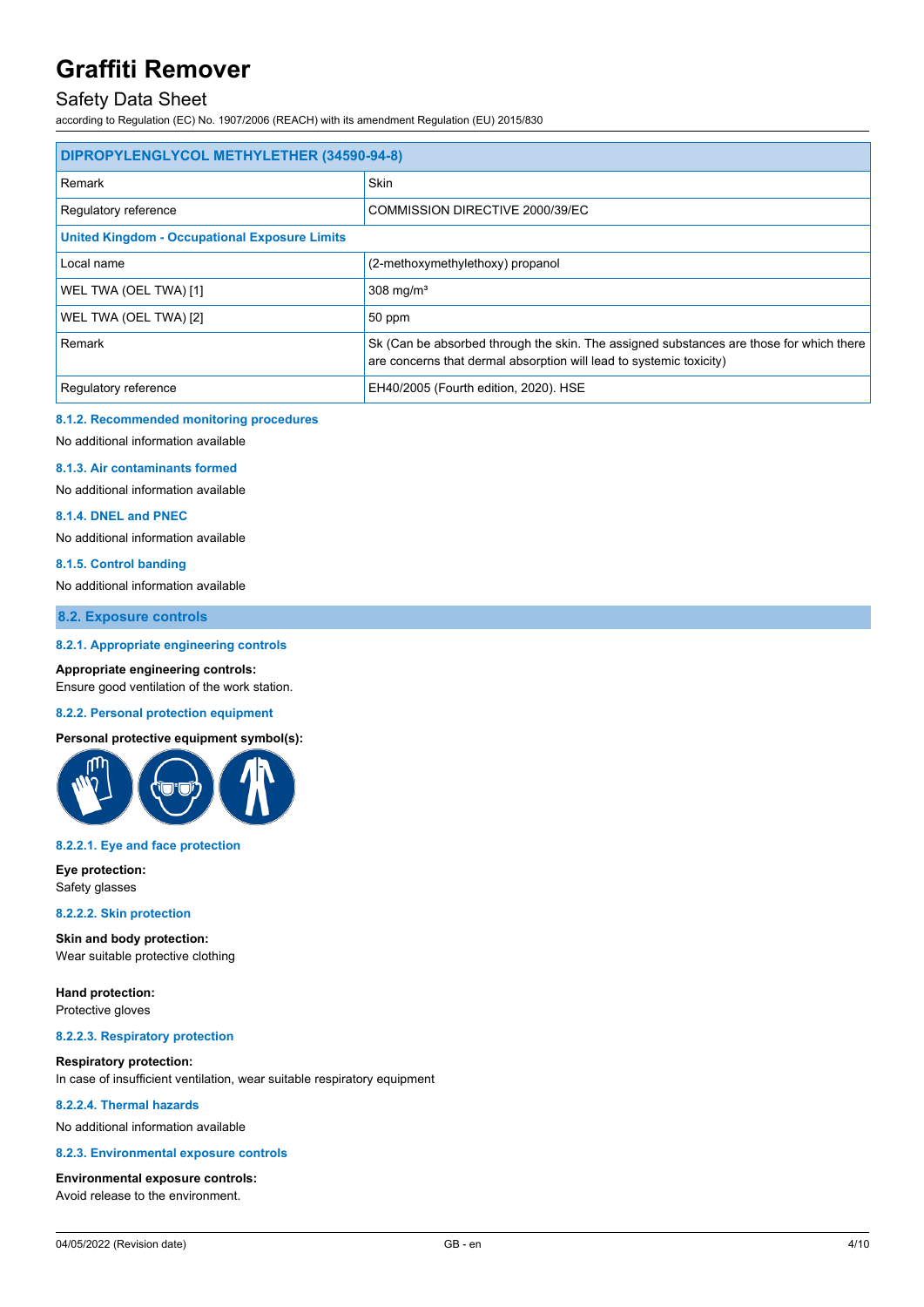# Safety Data Sheet

according to Regulation (EC) No. 1907/2006 (REACH) with its amendment Regulation (EU) 2015/830

## **SECTION 9: Physical and chemical properties**

## **9.1. Information on basic physical and chemical properties**

| Physical state<br>Colour<br>Odour<br>Odour threshold<br>рH<br>Relative evaporation rate (butylacetate=1)<br>Melting point<br>Freezing point<br>Boiling point<br>Flash point<br>Auto-ignition temperature<br>Decomposition temperature<br>Flammability (solid, gas)<br>Vapour pressure<br>Relative vapour density at 20 °C<br>Relative density<br>Solubility<br>Partition coefficient n-octanol/water (Log Pow)<br>Viscosity, kinematic<br>Viscosity, dynamic<br><b>Explosive properties</b> | Liquid<br>Colourless.<br>Sweet-smelling.<br>No data available<br>45<br>No data available<br>No data available.<br>No data available<br>100 $\degree$ C<br>>93 °C<br>No data available.<br>No data available<br>Not applicable<br>No data available<br>No data available.<br>100<br>No data available<br>No data available<br>No data available<br>No data available<br>No data available |
|---------------------------------------------------------------------------------------------------------------------------------------------------------------------------------------------------------------------------------------------------------------------------------------------------------------------------------------------------------------------------------------------------------------------------------------------------------------------------------------------|------------------------------------------------------------------------------------------------------------------------------------------------------------------------------------------------------------------------------------------------------------------------------------------------------------------------------------------------------------------------------------------|
|                                                                                                                                                                                                                                                                                                                                                                                                                                                                                             |                                                                                                                                                                                                                                                                                                                                                                                          |
| Oxidising properties<br><b>Explosive limits</b>                                                                                                                                                                                                                                                                                                                                                                                                                                             | No data available<br>No data available                                                                                                                                                                                                                                                                                                                                                   |
|                                                                                                                                                                                                                                                                                                                                                                                                                                                                                             |                                                                                                                                                                                                                                                                                                                                                                                          |

## **9.2. Other information**

No additional information available

#### **SECTION 10: Stability and reactivity**

**10.1. Reactivity**

The product is non-reactive under normal conditions of use, storage and transport.

### **10.2. Chemical stability**

Stable under normal conditions.

**10.3. Possibility of hazardous reactions**

No dangerous reactions known under normal conditions of use.

**10.4. Conditions to avoid**

None under recommended storage and handling conditions (see section 7). Heat.

**10.5. Incompatible materials**

No additional information available

**10.6. Hazardous decomposition products**

Under normal conditions of storage and use, hazardous decomposition products should not be produced.

| <b>SECTION 11: Toxicological information</b>                                    |                                                                   |
|---------------------------------------------------------------------------------|-------------------------------------------------------------------|
| 11.1 Information on toxicological effects                                       |                                                                   |
| Acute toxicity (oral)<br>Acute toxicity (dermal)<br>Acute toxicity (inhalation) | : No data available<br>: No data available<br>: No data available |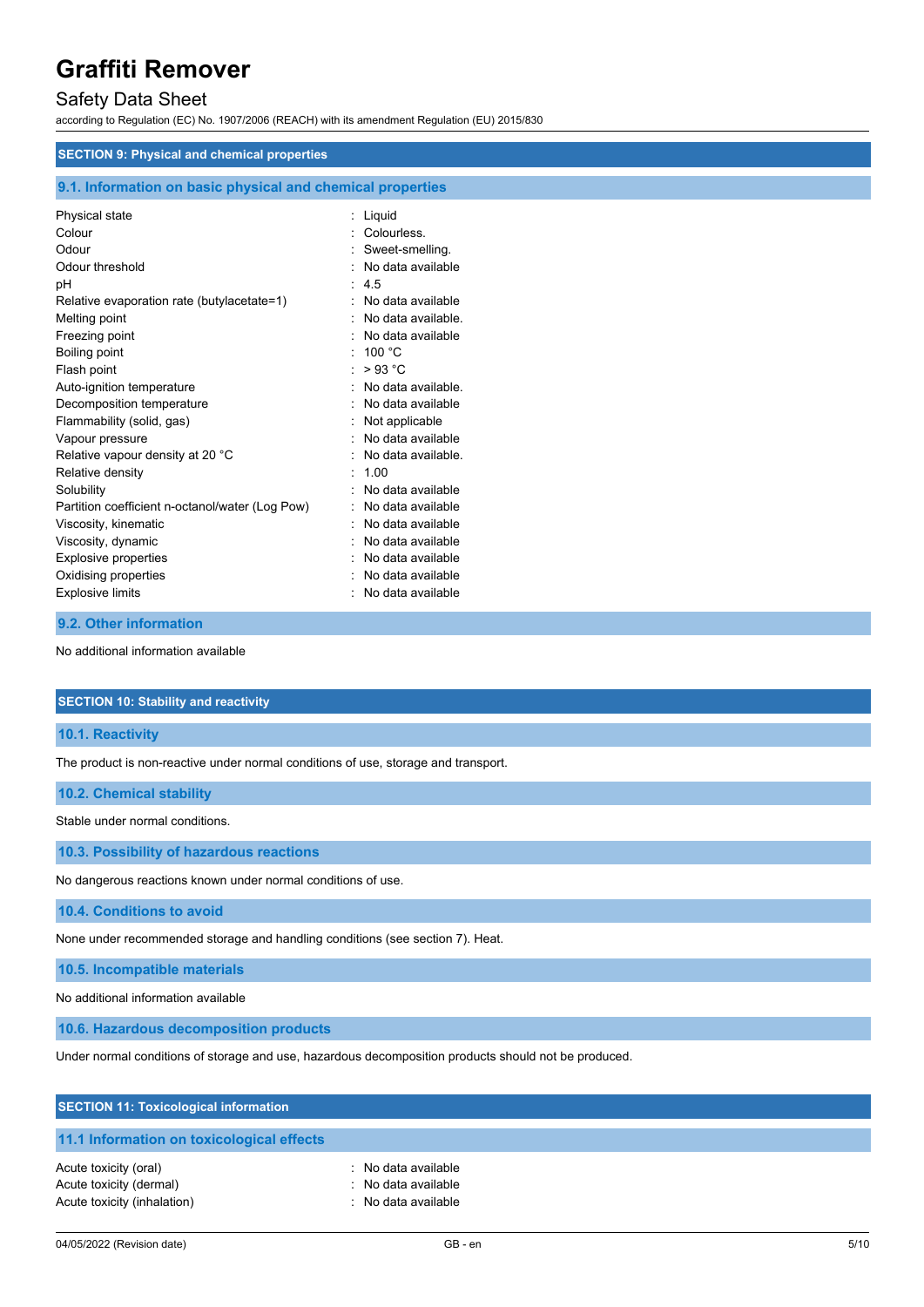# Safety Data Sheet

according to Regulation (EC) No. 1907/2006 (REACH) with its amendment Regulation (EU) 2015/830

| DIPROPYLENGLYCOL METHYLETHER (34590-94-8) |                                                                                                                            |  |
|-------------------------------------------|----------------------------------------------------------------------------------------------------------------------------|--|
| LD50 dermal rat                           | > 19020 mg/kg bodyweight Animal: rat, Guideline: OECD Guideline 402 (Acute Dermal<br>Toxicity)                             |  |
| LD50 dermal rabbit                        | 9510 mg/kg bodyweight Animal: rabbit, Animal sex: male, Guideline: OECD Guideline 402<br>(Acute Dermal Toxicity)           |  |
| LC50 Inhalation - Rat                     | > 3000 mg/m <sup>3</sup> Source: ECHA                                                                                      |  |
| <b>BENZYL ALCOHOL (100-51-6)</b>          |                                                                                                                            |  |
| LD50 oral rat                             | 1610 mg/kg Source: OECD SIDS                                                                                               |  |
| LD50 oral                                 | 1580 mg/kg bodyweight Animal: mouse, Guideline: OECD Guideline 401 (Acute Oral<br>Toxicity), 95% CL: 1410 - 1770           |  |
| LD50 dermal rat                           | 2000 mg/kg                                                                                                                 |  |
| LD50 dermal rabbit                        | > 2000 mg/kg bodyweight Animal: rabbit, Guideline: EPA OTS 798.1100 (Acute Dermal<br>Toxicity), Remarks on results: other: |  |
| LC50 Inhalation - Rat                     | > 4178 mg/l air Animal: rat, Guideline: OECD Guideline 403 (Acute Inhalation Toxicity),<br>Remarks on results: other:      |  |
| LC50 Inhalation - Rat (Vapours)           | $> 4.178$ mg/l                                                                                                             |  |
| Skin corrosion/irritation                 | : No data available                                                                                                        |  |
| Serious eye damage/irritation             | pH: 4.5<br>: No data available<br>pH: 4.5                                                                                  |  |
| Respiratory or skin sensitisation         | : No data available                                                                                                        |  |
| Germ cell mutagenicity                    | No data available                                                                                                          |  |
| Carcinogenicity                           | No data available                                                                                                          |  |
| Reproductive toxicity                     | Data not validated                                                                                                         |  |
| STOT-single exposure                      | No data available                                                                                                          |  |
| STOT-repeated exposure                    | : No data available                                                                                                        |  |
| DIPROPYLENGLYCOL METHYLETHER (34590-94-8) |                                                                                                                            |  |
| NOAEL (oral, rat, 90 days)                | 1000 mg/kg bodyweight Animal: rat, Guideline: other:                                                                       |  |
| <b>BENZYL ALCOHOL (100-51-6)</b>          |                                                                                                                            |  |
| NOAEL (oral, rat, 90 days)                | 400 mg/kg bodyweight Animal: rat, Guideline: other:                                                                        |  |
| Aspiration hazard                         | $:$ No data available                                                                                                      |  |

| <b>SECTION 12: Ecological information</b>                                                                                                                                  |                                                                                                                                                                                                        |  |
|----------------------------------------------------------------------------------------------------------------------------------------------------------------------------|--------------------------------------------------------------------------------------------------------------------------------------------------------------------------------------------------------|--|
| <b>12.1. Toxicity</b>                                                                                                                                                      |                                                                                                                                                                                                        |  |
| Ecology - general<br>Hazardous to the aquatic environment, short–term<br>(acute)<br>Hazardous to the aquatic environment, long–term<br>(chronic)<br>Not rapidly degradable | : The product is not considered harmful to aquatic organisms nor to cause long-term adverse<br>effects in the environment. No data available.<br>$\therefore$ No data available<br>: No data available |  |
| DIPROPYLENGLYCOL METHYLETHER (34590-94-8)                                                                                                                                  |                                                                                                                                                                                                        |  |
| LC50 - Fish [1]                                                                                                                                                            | $> 1000$ mg/l                                                                                                                                                                                          |  |
| EC50 - Other aquatic organisms [1]                                                                                                                                         | 1919 mg/l                                                                                                                                                                                              |  |
| EC50 72h - Algae [1]                                                                                                                                                       | > 969 mg/l Test organisms (species): Pseudokirchneriella subcapitata (previous names:<br>Raphidocelis subcapitata, Selenastrum capricornutum)                                                          |  |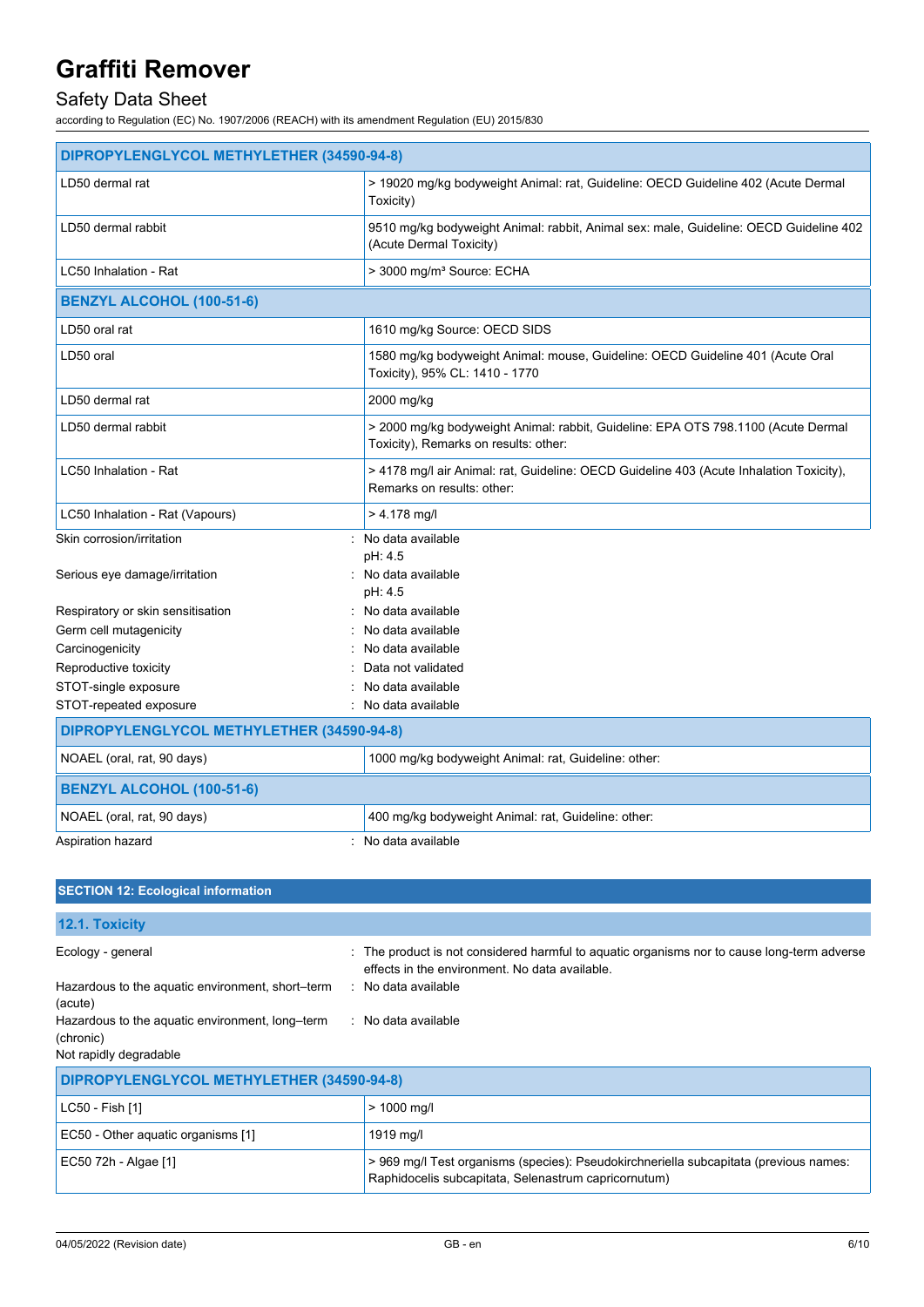# Safety Data Sheet

according to Regulation (EC) No. 1907/2006 (REACH) with its amendment Regulation (EU) 2015/830

| DIPROPYLENGLYCOL METHYLETHER (34590-94-8)                             |                                                                                                                                                                                                                                            |  |
|-----------------------------------------------------------------------|--------------------------------------------------------------------------------------------------------------------------------------------------------------------------------------------------------------------------------------------|--|
| EC50 96h - Algae [1]                                                  | > 969 mg/l Test organisms (species): Pseudokirchneriella subcapitata (previous names:<br>Raphidocelis subcapitata, Selenastrum capricornutum)                                                                                              |  |
| LOEC (chronic)                                                        | 0.5 mg/l Test organisms (species): Daphnia magna Duration: '22 d'                                                                                                                                                                          |  |
| NOEC (chronic)                                                        | ≥ 0.5 mg/l Test organisms (species): Daphnia magna Duration: '22 d'                                                                                                                                                                        |  |
| <b>BENZYL ALCOHOL (100-51-6)</b>                                      |                                                                                                                                                                                                                                            |  |
| LC50 - Fish [1]                                                       | 460 mg/l Test organisms (species): Pimephales promelas                                                                                                                                                                                     |  |
| EC50 - Crustacea [1]                                                  | 230 mg/l Test organisms (species): Daphnia magna                                                                                                                                                                                           |  |
| EC50 72h - Algae [1]                                                  | 770 mg/l Test organisms (species): Pseudokirchneriella subcapitata (previous names:<br>Raphidocelis subcapitata, Selenastrum capricornutum)                                                                                                |  |
| EC50 72h - Algae [2]                                                  | 500 mg/l Test organisms (species): Pseudokirchneriella subcapitata (previous names:<br>Raphidocelis subcapitata, Selenastrum capricornutum)                                                                                                |  |
| EC50 96h - Algae [1]                                                  | 76828 mg/l Test organisms (species): other:                                                                                                                                                                                                |  |
| NOEC chronic fish                                                     | 48897 mg/l Test organisms (species): other: Duration: '30 d'                                                                                                                                                                               |  |
| 12.2. Persistence and degradability                                   |                                                                                                                                                                                                                                            |  |
| <b>Graffiti Remover</b>                                               |                                                                                                                                                                                                                                            |  |
| Persistence and degradability                                         | Readily biodegradable.                                                                                                                                                                                                                     |  |
| 12.3. Bioaccumulative potential                                       |                                                                                                                                                                                                                                            |  |
| <b>Graffiti Remover</b>                                               |                                                                                                                                                                                                                                            |  |
| Bioaccumulative potential                                             | No bioaccumulation data available.                                                                                                                                                                                                         |  |
| <b>BENZYL ALCOHOL (100-51-6)</b>                                      |                                                                                                                                                                                                                                            |  |
| BCF - Fish [1]                                                        | 1.37                                                                                                                                                                                                                                       |  |
| Partition coefficient n-octanol/water (Log Pow)                       | 1.1                                                                                                                                                                                                                                        |  |
| 12.4. Mobility in soil                                                |                                                                                                                                                                                                                                            |  |
| <b>Graffiti Remover</b>                                               |                                                                                                                                                                                                                                            |  |
| Ecology - soil                                                        | Readily absorbed into the soil.                                                                                                                                                                                                            |  |
| 12.5. Results of PBT and vPvB assessment                              |                                                                                                                                                                                                                                            |  |
| No additional information available                                   |                                                                                                                                                                                                                                            |  |
| 12.6. Other adverse effects                                           |                                                                                                                                                                                                                                            |  |
| No additional information available                                   |                                                                                                                                                                                                                                            |  |
| <b>SECTION 13: Disposal considerations</b>                            |                                                                                                                                                                                                                                            |  |
| <b>13.1. Waste treatment methods</b>                                  |                                                                                                                                                                                                                                            |  |
| Waste treatment methods<br>Product/Packaging disposal recommendations | Dispose of contents/container in accordance with licensed collector's sorting instructions.<br>Disposal of this packaging should at all times comply with the waste disposal legislation and<br>any regional local authority requirements. |  |

## **SECTION 14: Transport information**

In accordance with ADR / IMDG / IATA / ADN / RID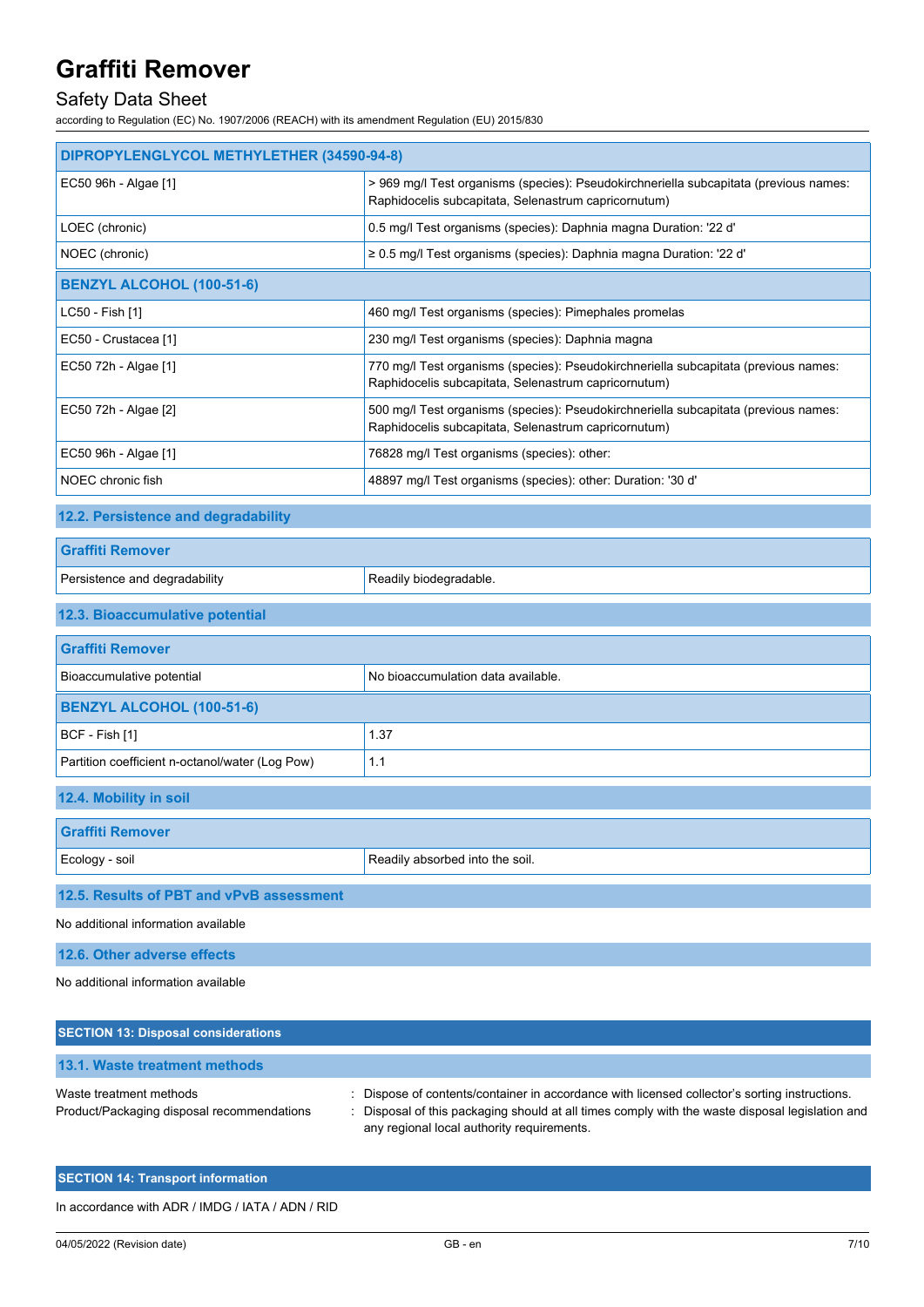# Safety Data Sheet

according to Regulation (EC) No. 1907/2006 (REACH) with its amendment Regulation (EU) 2015/830

| <b>ADR</b>                             | <b>IMDG</b>    | <b>IATA</b>    | <b>ADN</b>     | <b>RID</b>     |
|----------------------------------------|----------------|----------------|----------------|----------------|
| 14.1. UN number                        |                |                |                |                |
| UN N/A                                 | Not applicable | Not applicable | Not applicable | Not applicable |
| 14.2. UN proper shipping name          |                |                |                |                |
| Not applicable                         | Not applicable | Not applicable | Not applicable | Not applicable |
| <b>Transport document description</b>  |                |                |                |                |
| UN N/A                                 | Not applicable | Not applicable | Not applicable | Not applicable |
| 14.3. Transport hazard class(es)       |                |                |                |                |
| Not applicable                         | Not applicable | Not applicable | Not applicable | Not applicable |
| 14.4. Packing group                    |                |                |                |                |
| Not applicable                         | Not applicable | Not applicable | Not applicable | Not applicable |
| <b>14.5. Environmental hazards</b>     |                |                |                |                |
| Dangerous for the<br>environment: No   | Not applicable | Not applicable | Not applicable | Not applicable |
| No supplementary information available |                |                |                |                |

**14.6. Special precautions for user**

**Overland transport** No data available

**Transport by sea** Not applicable

**Air transport** Not applicable

**Inland waterway transport** Not applicable

**Rail transport** Not applicable

**14.7. Transport in bulk according to Annex II of Marpol and the IBC Code**

Not applicable

## **SECTION 15: Regulatory information**

**15.1. Safety, health and environmental regulations/legislation specific for the substance or mixture**

### **15.1.1. EU-Regulations**

Contains no REACH substances with Annex XVII restrictions

Contains no substance on the REACH candidate list

Contains no REACH Annex XIV substances

Contains no substance subject to Regulation (EU) No 649/2012 of the European Parliament and of the Council of 4 July 2012 concerning the export and import of hazardous chemicals.

Contains no substance subject to Regulation (EU) No 2019/1021 of the European Parliament and of the Council of 20 June 2019 on persistent organic pollutants

Contains no substance subject to REGULATION (EU) No 1005/2009 OF THE EUROPEAN PARLIAMENT AND OF THE COUNCIL of 16 September 2009 on substances that deplete the ozone layer.

Contains no substance subject to Regulation (EU) 2019/1148 of the European Parliament and of the Council of 20 June 2019 on the marketing and use of explosives precursors.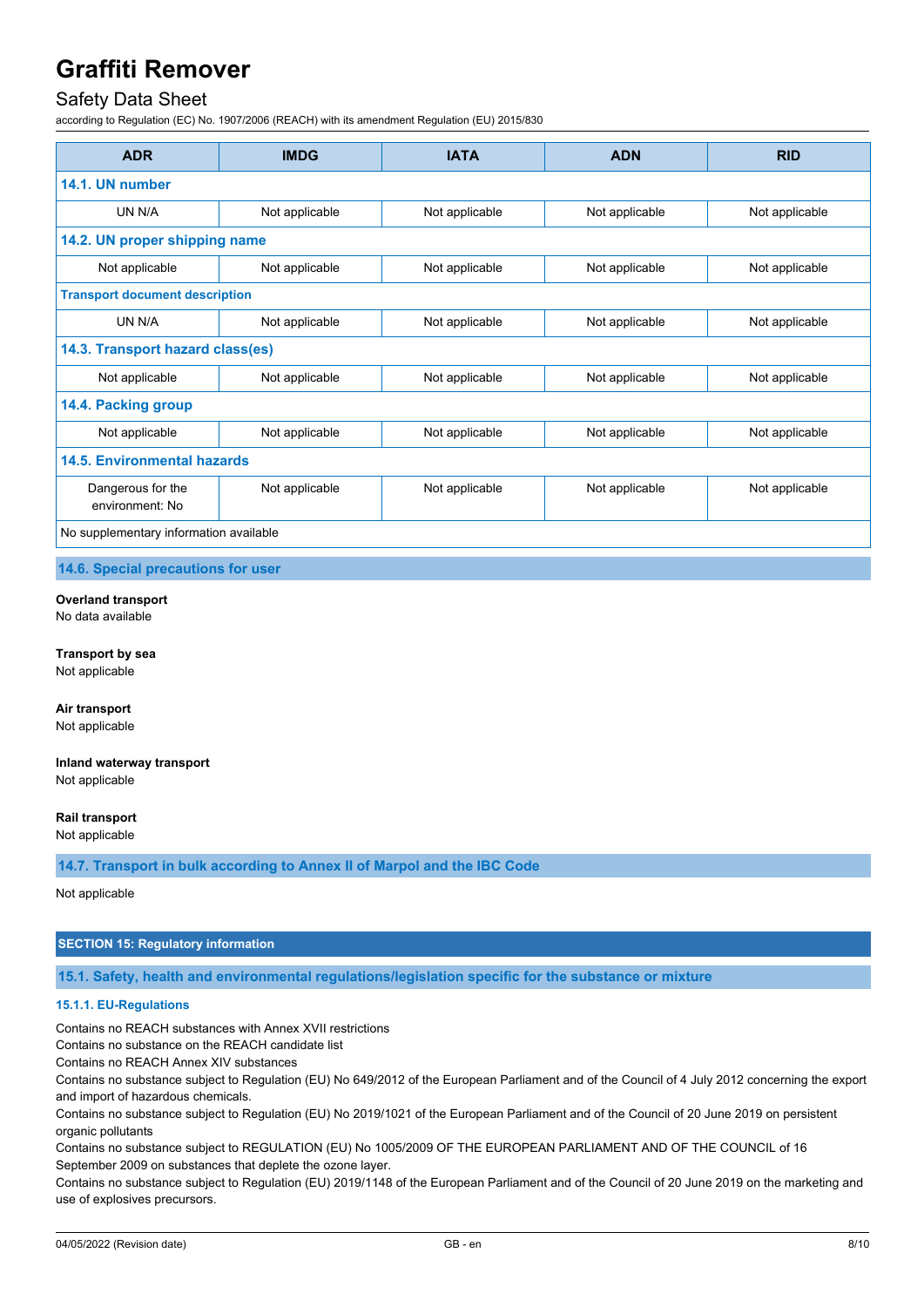# Safety Data Sheet

according to Regulation (EC) No. 1907/2006 (REACH) with its amendment Regulation (EU) 2015/830

Contains no substance subject to Regulation (EC) 273/2004 of the European Parliament and of the Council of 11 February 2004 on the manufacture and the placing on market of certain substances used in the illicit manufacture of narcotic drugs and psychotropic substances.

### **15.1.2. National regulations**

No additional information available

**15.2. Chemical safety assessment**

No chemical safety assessment has been carried out

## **SECTION 16: Other information**

| <b>Abbreviations and acronyms:</b> |                                                                                                 |  |
|------------------------------------|-------------------------------------------------------------------------------------------------|--|
| <b>ADN</b>                         | European Agreement concerning the International Carriage of Dangerous Goods by Inland Waterways |  |
| <b>ADR</b>                         | European Agreement concerning the International Carriage of Dangerous Goods by Road             |  |
| <b>ATE</b>                         | <b>Acute Toxicity Estimate</b>                                                                  |  |
| <b>BCF</b>                         | <b>Bioconcentration factor</b>                                                                  |  |
| <b>BLV</b>                         | Biological limit value                                                                          |  |
| <b>BOD</b>                         | Biochemical oxygen demand (BOD)                                                                 |  |
| COD                                | Chemical oxygen demand (COD)                                                                    |  |
| <b>DMEL</b>                        | Derived Minimal Effect level                                                                    |  |
| <b>DNEL</b>                        | Derived-No Effect Level                                                                         |  |
| EC-No.                             | European Community number                                                                       |  |
| <b>EC50</b>                        | Median effective concentration                                                                  |  |
| EN                                 | European Standard                                                                               |  |
| <b>IARC</b>                        | International Agency for Research on Cancer                                                     |  |
| <b>IATA</b>                        | International Air Transport Association                                                         |  |
| <b>IMDG</b>                        | International Maritime Dangerous Goods                                                          |  |
| <b>LC50</b>                        | Median lethal concentration                                                                     |  |
| LD50                               | Median lethal dose                                                                              |  |
| <b>LOAEL</b>                       | Lowest Observed Adverse Effect Level                                                            |  |
| <b>NOAEC</b>                       | No-Observed Adverse Effect Concentration                                                        |  |
| <b>NOAEL</b>                       | No-Observed Adverse Effect Level                                                                |  |
| <b>NOEC</b>                        | No-Observed Effect Concentration                                                                |  |
| OECD                               | Organisation for Economic Co-operation and Development                                          |  |
| OEL                                | Occupational Exposure Limit                                                                     |  |
| <b>PBT</b>                         | Persistent Bioaccumulative Toxic                                                                |  |
| PNEC                               | <b>Predicted No-Effect Concentration</b>                                                        |  |
| <b>RID</b>                         | Regulations concerning the International Carriage of Dangerous Goods by Rail                    |  |
| SDS                                | Safety Data Sheet                                                                               |  |
| <b>STP</b>                         | Sewage treatment plant                                                                          |  |
| ThOD                               | Theoretical oxygen demand (ThOD)                                                                |  |
| TLM                                | Median Tolerance Limit                                                                          |  |
| VOC                                | Volatile Organic Compounds                                                                      |  |